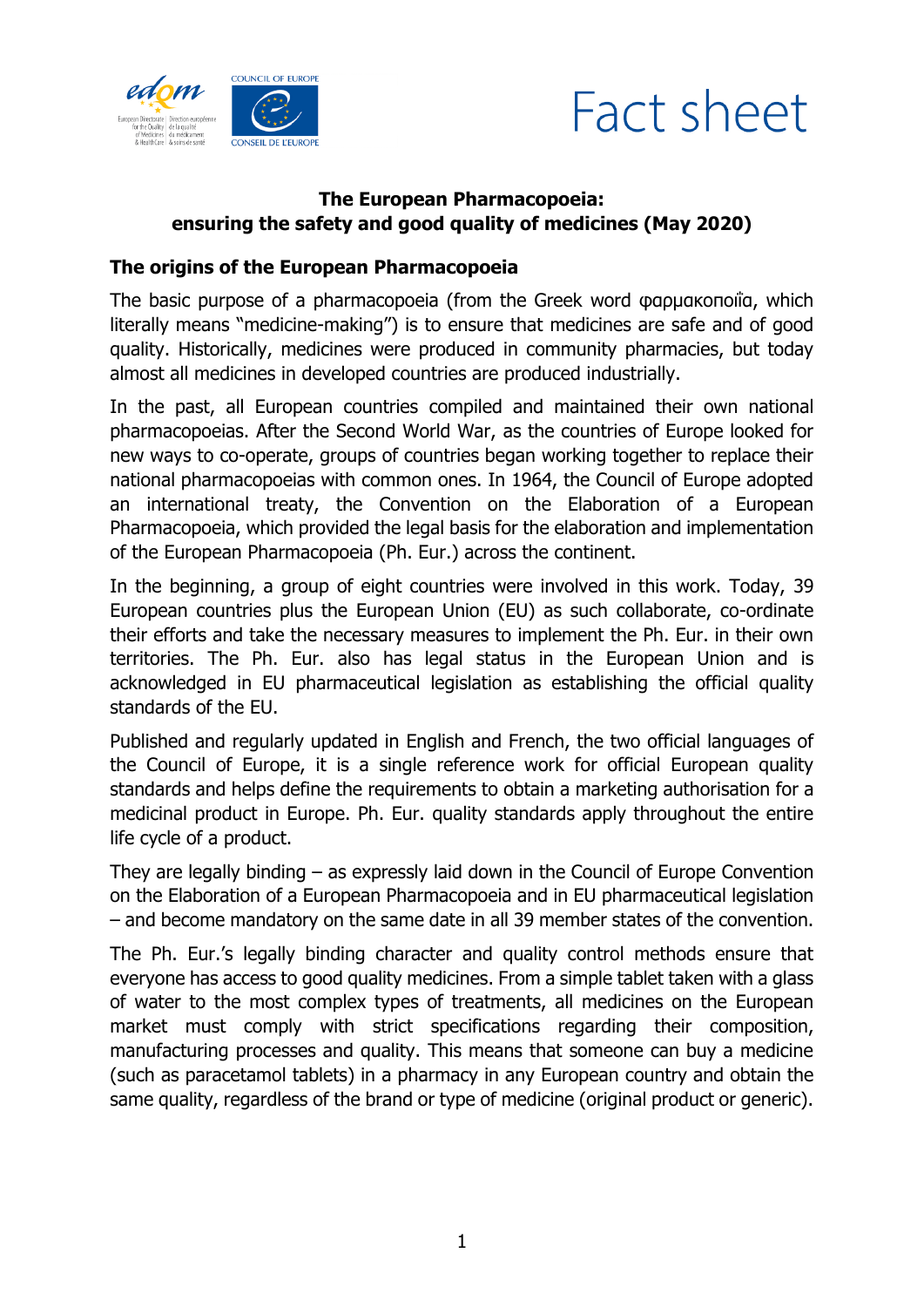



#### **The role of the Ph. Eur. Commission in the quality control of medicines**

The European Pharmacopoeia Commission is the governing body of the European Pharmacopoeia, responsible for overseeing the practical work of over 850 experts in every field of the pharmaceutical sciences – all volunteers – who participate in currently 61 groups of experts and working parties.

The Ph. Eur. Commission adopts all the texts to be published in the Ph. Eur. and takes technical decisions by consensus. In addition, the Commission evaluates proposals for inclusion, revision or suppression of monographs and general chapters, allocates agreed work items to a group of experts or working party, reviews overall progress made on the work programme, including revision work, on a yearly basis, approves the terms of reference of groups of experts and working parties, and defines criteria to be applied for the selection of experts and ad hoc specialists and appoints them.

Ph. Eur. texts are elaborated and updated by the groups of experts and working parties who meet several times per year in Strasbourg.

The European Directorate for the Quality of Medicines & HealthCare (EDQM) of the Council of Europe provides the scientific secretariat and logistical support for the work of the Ph. Eur. Commission, and facilitates the activities of its groups of experts and working parties.

#### **The content of the Ph. Eur.**

The Ph. Eur. contains almost 3 000 texts (also called "monographs"), covering all therapeutic areas, including:

- individual texts describing legally binding quality standards for substances used in the manufacture of medicines or medicine ingredients (including active pharmaceutical ingredients, excipients, herbals, etc.);
- individual texts describing legally binding quality standards for finished products;
- general monographs describing legally binding quality standards for classes of substances (such as fermentation products or substances for pharmaceutical use) or for the dosage forms that medicines can take (tablets, capsules, injections, etc.); and
- general methods of analysis of substances used in the manufacture of medicines, which are not legally binding and may also be used for substances and medicines not described in the Ph. Eur.

Ph. Eur. texts contain detailed analytical methods to identify the substance or product and control its quality and quantitative strength.

Ph. Eur. texts also address the issue of impurities in medicinal products, which do not offer any therapeutic benefit for the patient and are potentially toxic. Impurities are present at every stage of the manufacture of medicines: in starting materials, active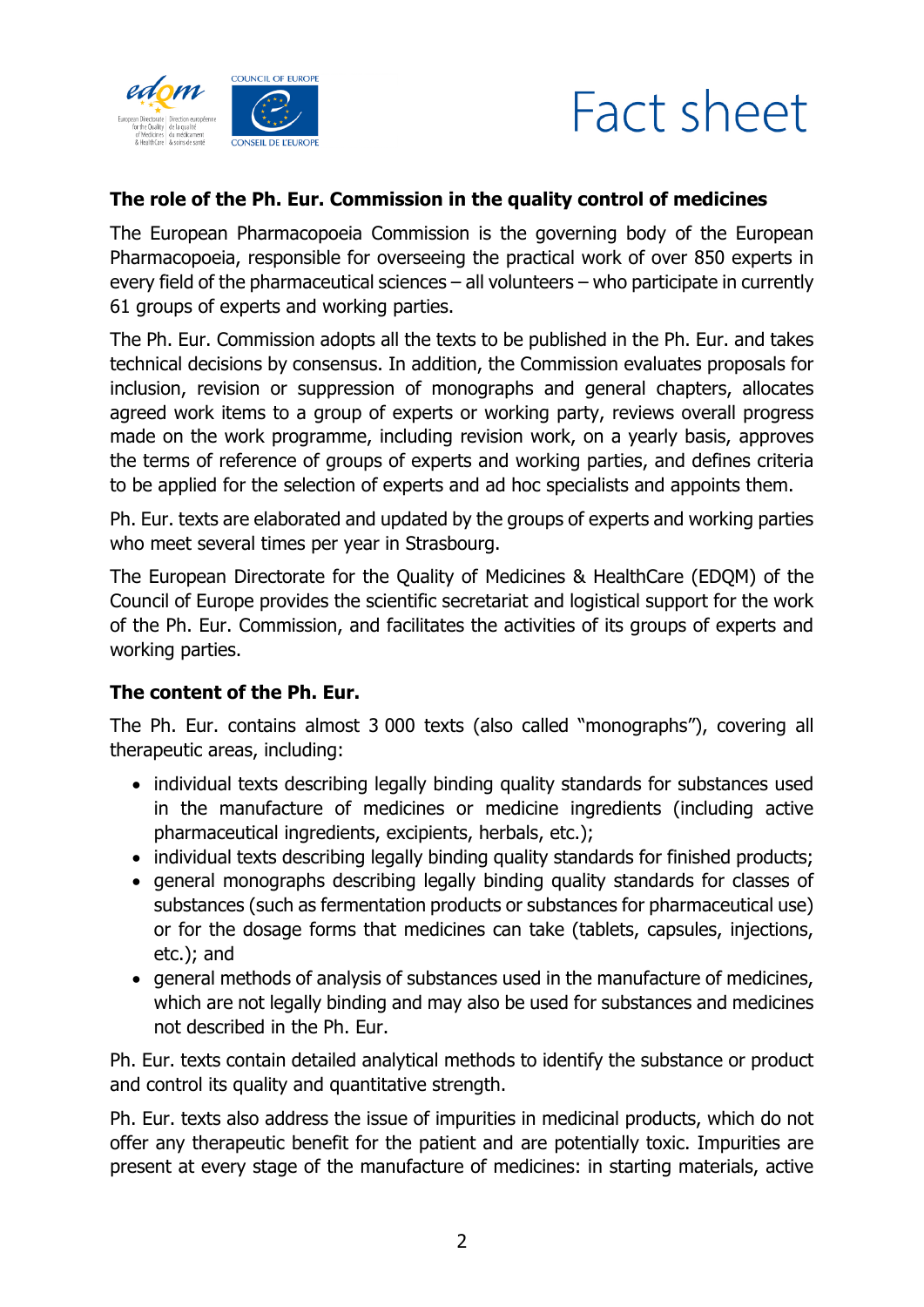



pharmaceutical ingredients (APIs), reagents, intermediates, excipients and primary packaging materials. The Ph. Eur. texts' section on impurities is perhaps the most essential part of a quality standard of an active substance.

Active pharmaceutical ingredients of medicines are pharmacologically active due to the structure of the chemical molecule. No substance can be 100% pure, and impurities may come from:

- the manufacturing method, i.e. how a substance is produced or synthesised, or degradation of the substance  $-$  in other words, if it breaks down;
- $\bullet$  the fact that impurities may also be pharmacologically active either in a similar way to the active substance, or in a different way.

A number of impurities are present at the time when a company tests the substance for safety and efficacy in the course of developing a new medicine. This means they have been part of the toxicological and clinical trials together with the active substance. Therefore, their presence at that level has been assessed as safe and is hence acceptable.

The Ph. Eur. lists for each substance precisely all the impurities that can be detected by the test method prescribed in the monograph and defines the acceptable level of each of them.

In addition, it contains a general monograph "Substances for pharmaceutical use" which defines further requirements for the control of impurities in active pharmaceutical ingredients and excipients, regardless of whether they are covered by an individual monograph in the Ph. Eur. or not. If the method of synthesis is changed, or if another company produces the same substance after the patent expires, different or additional impurities may arise. It is important to evaluate what implications these changes could have on the quality of the manufactured product. In particular, the following questions should be considered:

## Could new impurities appear?

For example, there are different possible synthetic ways to produce valsartan, and for a same synthetic route different solvents and reagents may be used. The formation of impurities is linked to specific reaction conditions, specific synthetic ways. With a change to a route of synthesis new impurities can appear.

## If yes, could the methods in the monograph detect them?

Analytical methods are only suitable to control what they have been designed for. Consequently, any company intending to market a new medicine containing an API covered by a monograph in the Ph. Eur. or intending to modify the route of synthesis of such an API contained in an authorised medicine needs to submit a respective application to the regulatory authorities for approval, demonstrating that the relevant